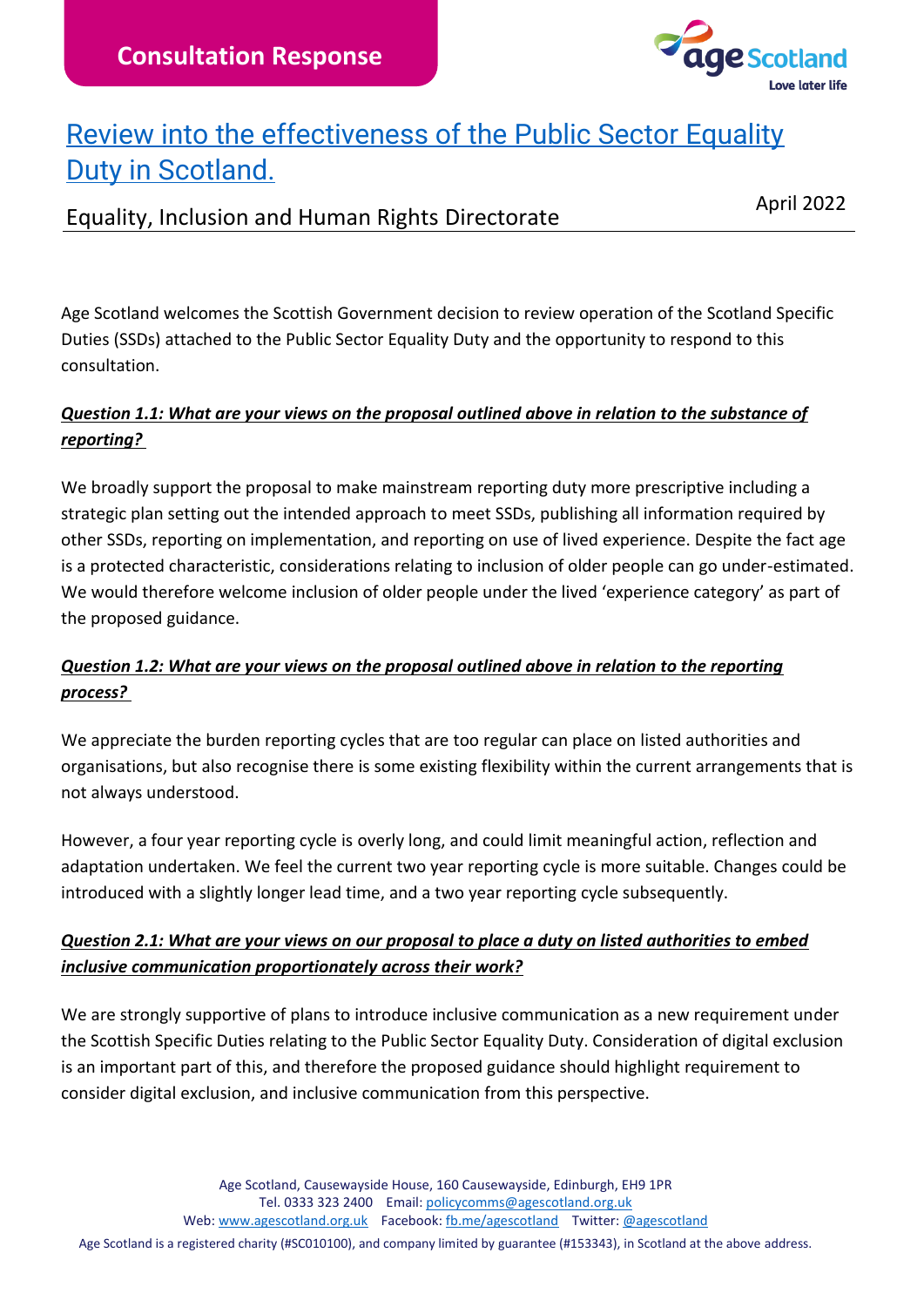

As communications and services across Scotland become increasingly digitized, the prevalence of older people experiencing digital exclusion rises.

We know digital exclusion in an increasingly digitised world is an issue impacting older people all over Scotland, and how they are able or not to access information and services should therefore be a key consideration. There are around 500 000 over 50s in Scotland who do not have access to the internet, and up to 600 000 over 50s without a smartphone. Only half of over 60s in the most deprived areas use the internet compared to 83% in least deprived areas. (Scottish Household Survey 2019 [https://www.gov.scot/publications/scottish-household-survey-2019-key-findings/pages/9/\)](https://www.gov.scot/publications/scottish-household-survey-2019-key-findings/pages/9/). For some people, this is a choice which should be respected, however for others, confidence and skills, physical connectivity issues, and the cost of digital access all play a role. The closure of public spaces such as libraries and community centres as a result of the Covid-19 pandemic has also meant that people without a personal internet enabled device or data connection have less access than ever before to digital services.

Ensuring those who cannot access information digitally are not excluded from being able to access information at all is a critical for equitable provision of service. We feel a stronger requirement for inclusive communication, that considers the digital angle, is also likely to challenge listed authorities to ensure inclusive service provision for all.

We welcome the proposal to include national standards and a robust approach to monitoring, and feel it is vital that the digital exclusion angle is considered as part of this.

#### *Question 4.1: What are your views on the proposal outlined above?*

Emphasis on equality assessment early in policy development would be a positive step, however it is important this does not become a 'tick box' exercise whereby policies are not revisited or assessed once implemented. The proof will be in how a policy is working in practice. We therefore welcome the proposal to strengthen requirements to involve people with lived experience, and feel this should include older people, however it would be valuable if this were not a one-off exercise.

#### *Question 4.2: The Scottish Government recognises that improving the regime around assessing and reviewing policies and practices will take more than regulatory change. How else could improvements be made?*

Culture change could be supported by better sharing best practice across listed authorities, continued involvement of people with lived experience including older people, providing regular and ongoing opportunities for feedback, ensuring responsibility for equality of practice is mainstreamed across teams and organisations, and is not a siloed responsibility. Some listed authorities have taken positive steps in inclusion of older people – for example Local Authorities appointing Older People's Champions, and there is a strong opportunity to use such measures to further internal inclusive practice in a meaningful way.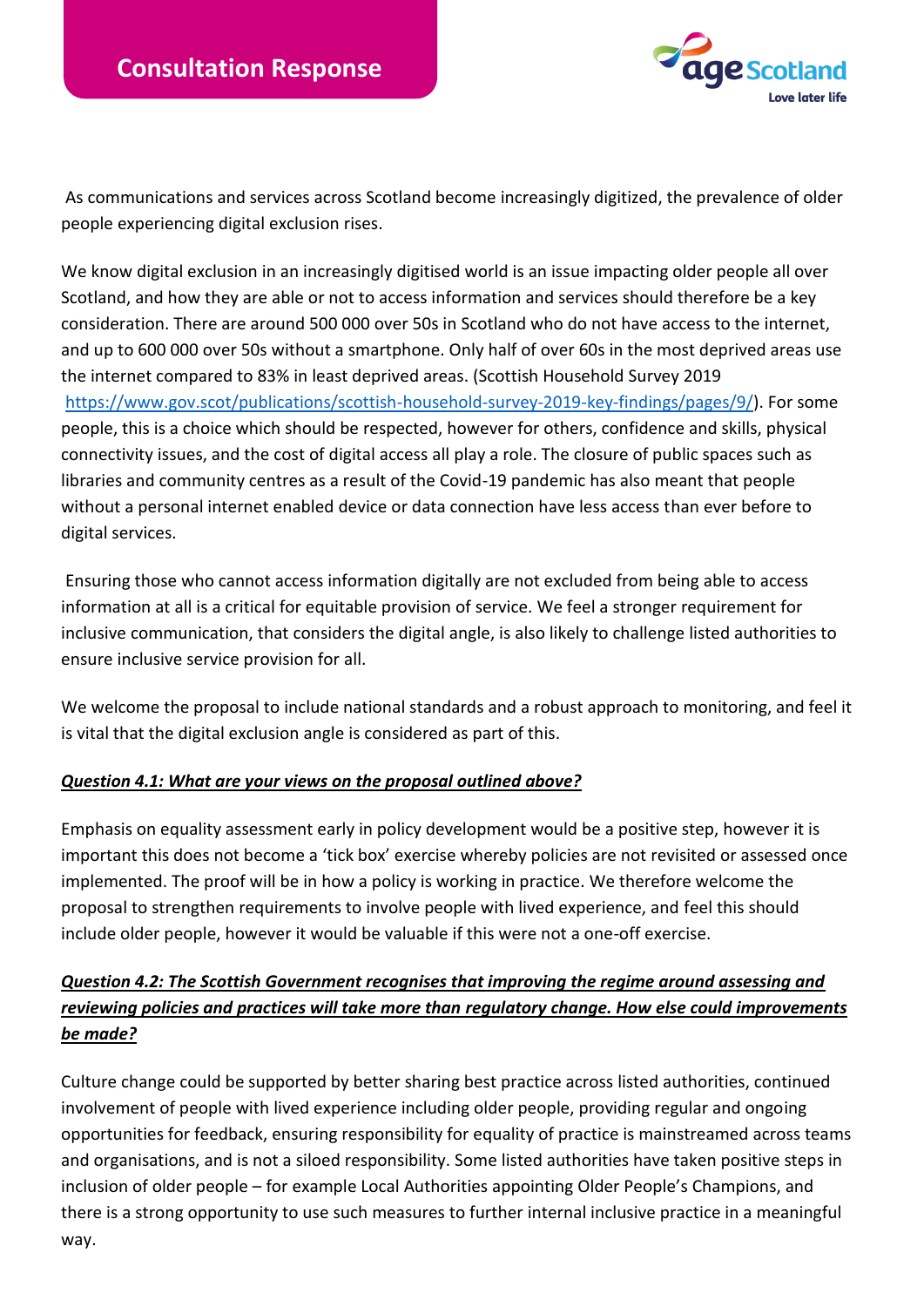

#### *Question 5.1: What are your views on our proposal for the Scottish Government to set national equality outcomes, which listed authorities could adopt to meet their own equality outcome setting duty?*

We welcome Scottish Government plans to set national equality outcomes, and the recognition of particular equality issues faced by older people as part of this. We further welcome the proposal to link outcomes to the NPF, and include lived experience to shape this.

#### *Question 10.2: EHRC has expressed the view that regulatory bodies, as part of their own compliance with the SSDs, should be encouraged to do more to improve PSED performance within their sector. What are your views on this?*

This would be a valuable step, with regulatory bodies well placed to act as a key contact point, share sector-specific information and best practice that will be of relevance to listed authorities.

### *Question 13: EHRC has expressed the view that listed authorities should report on how they have used positive action under section 158 of the Equality Act 2010, as part of their reporting obligations. What are your views on this*

This approach could add value, encouraging a proactive rather than reactive approach to inclusion.

#### *Question 14.1: Overall, what are your reflections on the proposals set out by the Scottish Government and the further areas explored?*

Age is a protected characteristic under the Equality act, and thereby a feature of the PSED. Currently in Scotland, there are no specific age-related reporting requirements for listed authorities under the SSDs, aside from a broad requirement under required reporting on mainstream equalities. The extent to which age is included and analysed under this section varies greatly across listed authorities.

Perhaps due to this, age as a protected characteristic often goes unreported (or under-reported) through existing mechanisms. It can therefore be challenging to understand or assess the extent or effectiveness of age-inclusive practice, or to note areas that require improvement and progress against these as a matter of course. This lack of reporting could further be seen to be indicative of a wider lack of action to be age inclusive in practice – with lack of reporting reflecting a lack of meaningful content to report.

In spite of this, we know that individuals have different needs and different factors that need to be given greater consideration at different ages and stages of life, and it is important that this is considered